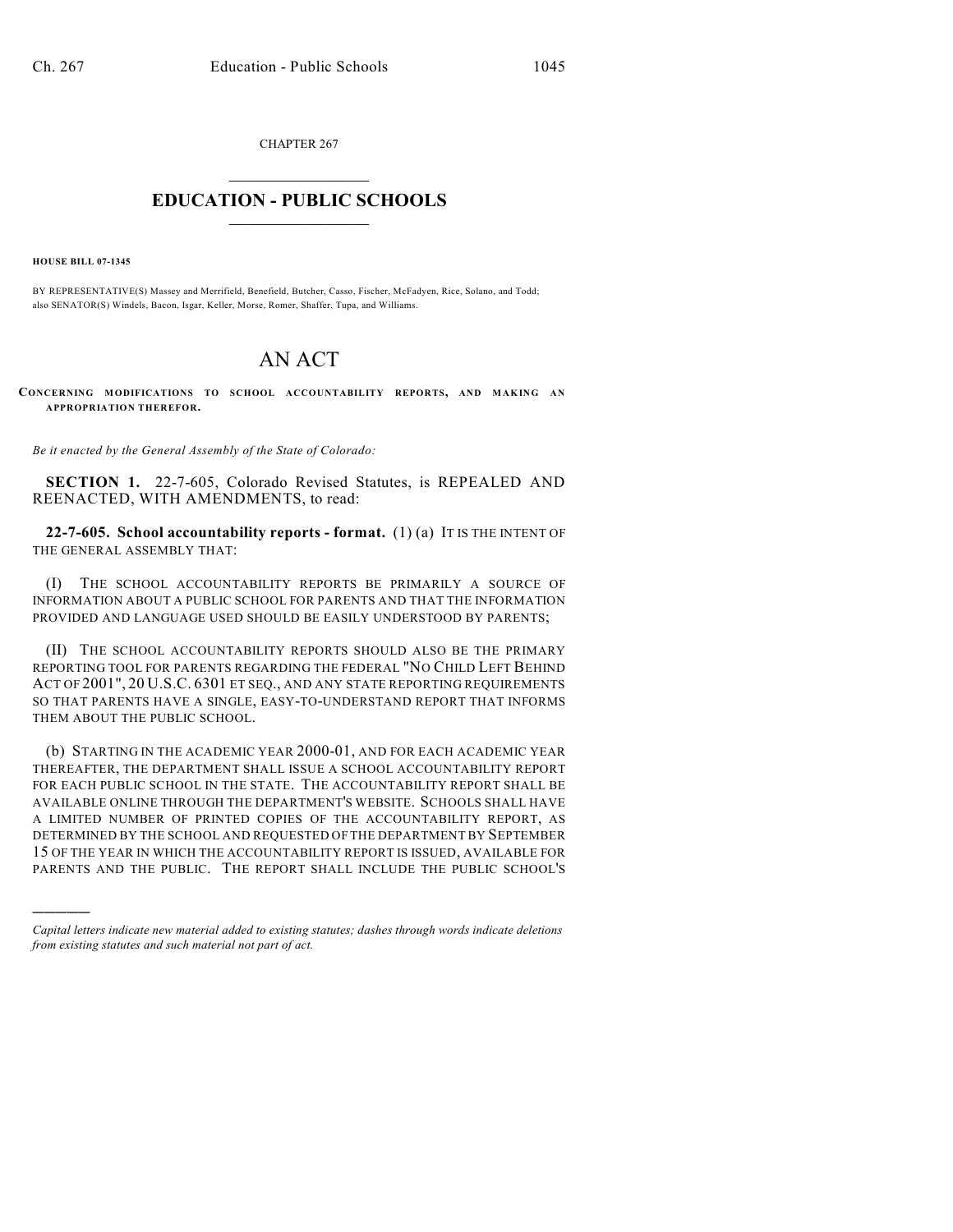OVERALL ACADEMIC PERFORMANCE RATING.

(2) (a) (I) TERMS AND DATA ELEMENTS USED IN THE SCHOOL ACCOUNTABILITY REPORTS SHALL BE AS DEFINED IN THE CHART OF ACCOUNTS AND PERSONNEL CLASSIFICATION SYSTEM DEVELOPED PURSUANT TO SECTION 22-44-105 (4) (a).

(II) ON OR BEFORE SEPTEMBER 1, 2007, AND SEPTEMBER 1 EACH YEAR THEREAFTER, THE DEPARTMENT SHALL DEFINE ANY CONTINUING AND ADDITIONAL DATA ELEMENTS INCLUDED ON THE SCHOOL ACCOUNTABILITY REPORTS AND THE INFORMATION THAT SHALL BE COLLECTED AND REPORTED TO ENSURE THE EXISTENCE, ACCURACY, AND RELEVANCY OF THE DATA ELEMENTS REPORTED ON THE SCHOOL ACCOUNTABILITY REPORTS DEVELOPED PURSUANT TO THIS SECTION.

(b) EACH PUBLIC SCHOOL AND SCHOOL DISTRICT, AND THE STATE CHARTER SCHOOL INSTITUTE, SHALL REPORT ACCURATELY ANY DATA REQUIRED TO PRODUCE A SCHOOL ACCOUNTABILITY REPORT FOR EACH PUBLIC SCHOOL, USING WHENEVER POSSIBLE THE STATE DATA REPORTING SYSTEM DESCRIBED IN SECTION 22-7-603. THE STATE BOARD SHALL SEEK TO MINIMIZE AND ELIMINATE THE DUPLICATION OF DATA REPORTING REQUIRED UNDER THIS SECTION AND DATA REPORTING REQUIRED BY OTHER STATE OR FEDERAL STATUTES OR RULES SO THAT SCHOOL DISTRICTS, INSTITUTE CHARTER SCHOOLS, AND THE STATE CHARTER SCHOOL INSTITUTE MAY SATISFY MULTIPLE REPORTING REQUIREMENTS WITHIN A SINGLE REPORTING FRAMEWORK. THE STATE BOARD IN PARTICULAR SHALL NOTE THE DATA COLLECTION AND REPORTING ALREADY REQUIRED AND CONDUCTED BY THE DEPARTMENT, PUBLIC SCHOOLS, AND SCHOOL DISTRICTS IN SECTIONS 22-2-112, 22-7-105, 22-11-104, 22-11-201, 22-30.5-110, 22-32-109, 22-32-110, 22-33-105, 22-44-105, 22-44-111, AND 22-54-112.

(c) EACH PUBLIC SCHOOL AND SCHOOL DISTRICT, AND THE CHARTER SCHOOL INSTITUTE, SHALL MEET DATA SUBMISSION TIMETABLES ADOPTED BY RULE OF THE STATE BOARD IN ORDER TO COMPLY WITH THE SCHEDULE REQUIRED BY THIS SECTION TO PRODUCE THE SCHOOL ACCOUNTABILITY REPORTS. THE DEPARTMENT SHALL PROVIDE ADEQUATE NOTICE AND SUPPORT TO ASSIST SCHOOL DISTRICTS IN SATISFYING THE DATA SUBMISSION REQUIREMENTS OF THIS SECTION. IF, AFTER A REASONABLE PERIOD OF TIME, THE DEPARTMENT DETERMINES THAT A PUBLIC SCHOOL OR A SCHOOL DISTRICT HAS FAILED TO COMPLY FULLY AND ACCURATELY WITH THE DATA REPORTING AND COLLECTION REQUIREMENTS OF THIS SECTION, THE STATE BOARD SHALL RESCIND THE ACCREDITATION OF THE SCHOOL DISTRICT PURSUANT TO ARTICLE 11 OF THIS TITLE.

(d) IF THE STATE BOARD DETERMINES THAT A SCHOOL DISTRICT OR ONE OR MORE OF THE PUBLIC SCHOOLS OF A SCHOOL DISTRICT IS IN WILLFUL NONCOMPLIANCE WITH THE PROVISIONS OF THIS SECTION, THE STATE'S SHARE OF THE SCHOOL DISTRICT'S TOTAL PROGRAM, AS DETERMINED BY ARTICLE 54 OF THIS TITLE, SHALL BE SUBJECT TO FORFEITURE UNTIL THE SCHOOL DISTRICT AND EACH PUBLIC SCHOOL OF THE DISTRICT COMPLIES WITH THE PROVISIONS OF THIS SECTION.

(3) PRIOR TO PUBLICATION OF THE SCHOOL ACCOUNTABILITY REPORTS, THE DEPARTMENT SHALL:

(a) ALLOW EACH SCHOOL DISTRICT A REASONABLE PERIOD OF TIME TO REVIEW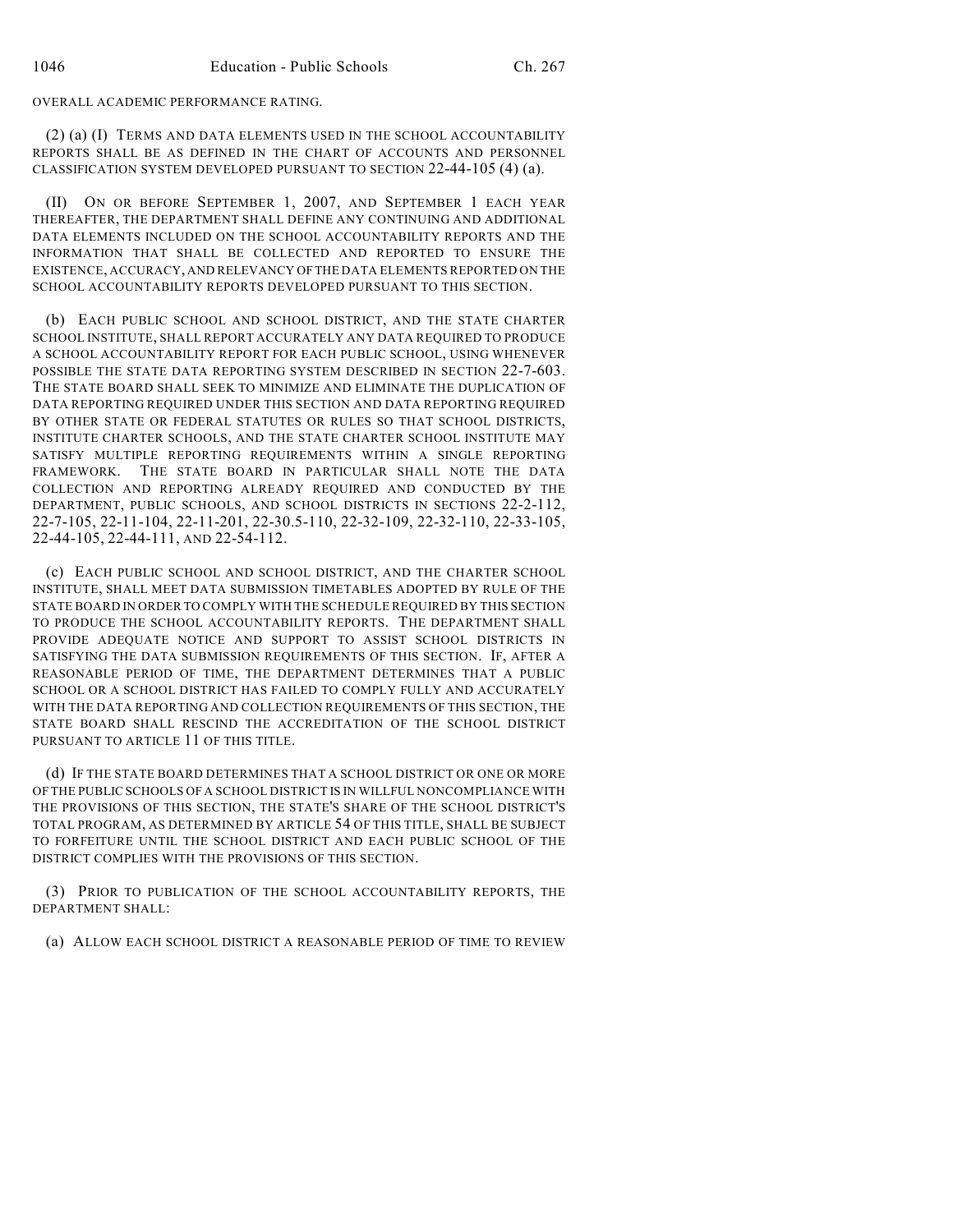THE SCHOOL DISTRICT'S INFORMATION AS IT WILL APPEAR ON THE SCHOOL ACCOUNTABILITY REPORTS FOR SCHOOLS OF THE SCHOOL DISTRICT; AND

(b) CORRECT ANY ERRORS OR MISINFORMATION IDENTIFIED BY THE SCHOOL DISTRICT.

(4) (a) THE SCHOOL ACCOUNTABILITY REPORT PRODUCED FOR EACH PUBLIC SCHOOL PURSUANT TO THIS SECTION MAY CONTAIN INTERNET LINKS WHERE ADDITIONAL INFORMATION NOT PROVIDED IN DETAIL IN THE REPORT MAY BE ACCESSED. THE STATE BOARD MAY MAKE CHANGES IN THE FORMAT OR THE CONTENTS OF THE ACCOUNTABILITY REPORTS PREPARED PURSUANT TO THIS SECTION.

(b) EACH YEAR EACH SCHOOL ACCOUNTABILITY REPORT SHALL BE IN THE SAME FORMAT FOR EACH SCHOOL LEVEL AND SHALL CONTAIN, AT A MINIMUM, THE FOLLOWING ELEMENTS:

(I) "SAFETY AND SCHOOL ENVIRONMENT", AS DESCRIBED IN SUBSECTION (6) OF THIS SECTION;

(II) "STUDENT PERFORMANCE", AS DESCRIBED IN SUBSECTION (8) OF THIS SECTION; AND

(III) "ABOUT OUR STAFF", AS DESCRIBED IN SUBSECTION (7) OF THIS SECTION.

(5) **Summary information.** (a) THE INFORMATION DESCRIBED IN PARAGRAPHS (b), (c), AND (e) OF THIS SUBSECTION (5) SHALL APPEAR NEAR THE FRONT OF THE SCHOOL ACCOUNTABILITY REPORT.

(b) **Title.** THE SCHOOL ACCOUNTABILITY REPORT SHALL INCLUDE IN LARGE FONT THE NAME OF THE PUBLIC SCHOOL, THE TYPE OF SCHOOL PROGRAM, AND THE SCHOOL YEAR ON WHICH THE INFORMATION IN THE ACCOUNTABILITY REPORT IS BASED. THE REPORT SHALL ALSO INCLUDE THE SCHOOL'S PHYSICAL ADDRESS AND TELEPHONE NUMBER AND, IF ONE EXISTS, THE WEBSITE OF EITHER THE SCHOOL DISTRICT OR THE PUBLIC SCHOOL.

(c) **Ratings.** (I) THE SCHOOL ACCOUNTABILITY REPORT SHALL CONTAIN THE RATINGS CALCULATED PURSUANT TO SECTION 22-7-604 FOR THE PUBLIC SCHOOL; EXCEPT THAT, IF ANOTHER STATUS OR GROWTH RATING IS DEVELOPED PURSUANT TO SECTION 22-7-604.3, THE ACCOUNTABILITY REPORT SHALL CONTAIN THE OTHER STATUS OR GROWTH RATING INSTEAD OF THE RATING DEVELOPED PURSUANT TO SECTION 22-7-604.

(II) FOR THE 2003-04 SCHOOL YEAR AND FOR EACH SCHOOL YEAR THEREAFTER, IF THE PUBLIC SCHOOL QUALIFIES FOR AN AWARD PURSUANT TO PART 3 OF ARTICLE 11 OF THIS TITLE, AN ACKNOWLEDGMENT OF THE AWARD MAY APPEAR ON THE ACCOUNTABILITY REPORT.

(d) **Comparison.** THE SCHOOL ACCOUNTABILITY REPORT SHALL CONTAIN A LIST OF THE TEN SCHOOLS, OF THE SAME SCHOOL LEVEL AS THE SUBJECT PUBLIC SCHOOL, THAT ARE CLOSEST GEOGRAPHICALLY TO THE SUBJECT PUBLIC SCHOOL AND THAT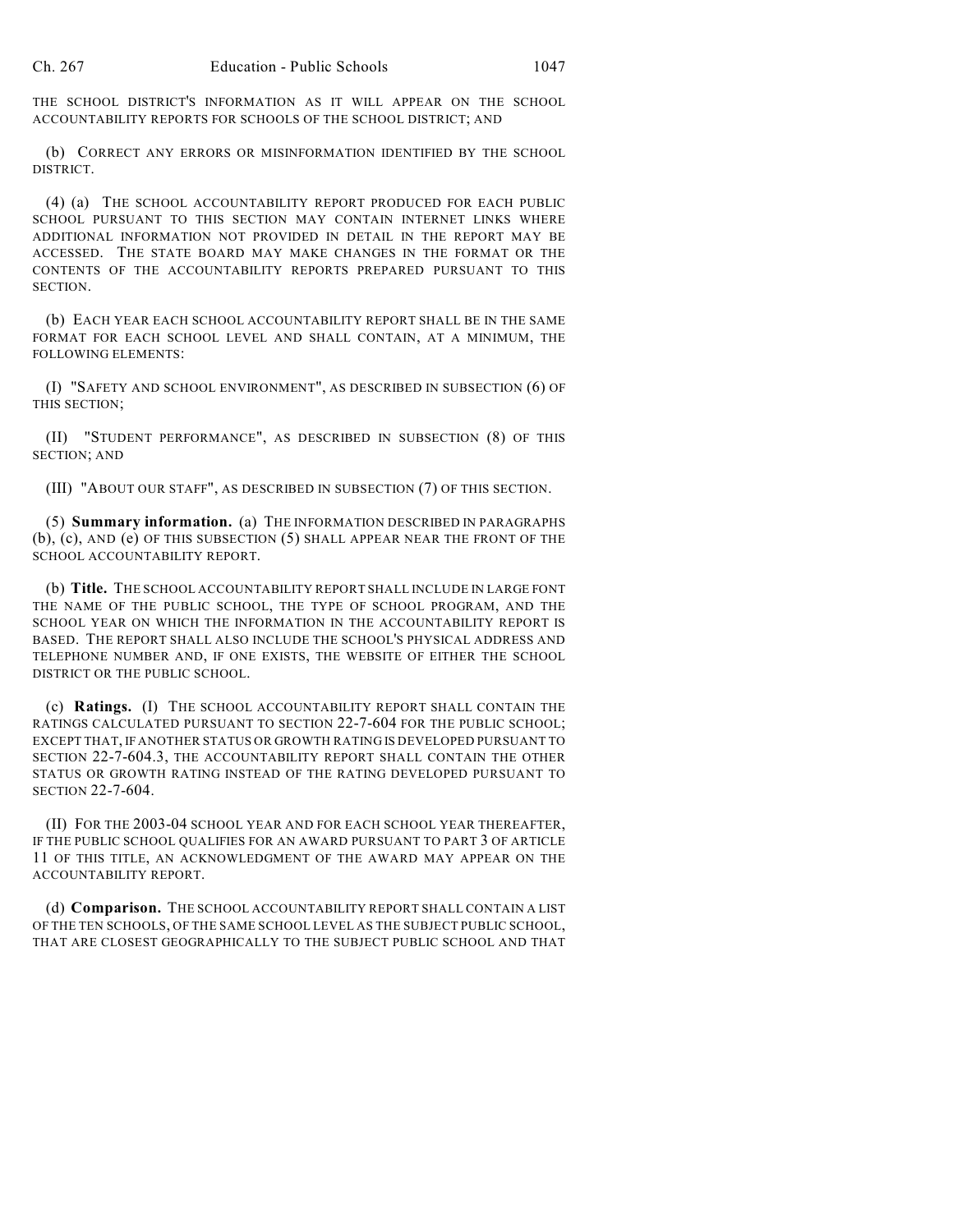RECEIVED AN ACCOUNTABILITY REPORT PURSUANT TO THIS PART 6; EXCEPT THAT A SCHOOL SHALL NOT BE LISTED IF IT IS LOCATED MORE THAN SEVENTY-FIVE MILES FROM THE SUBJECT PUBLIC SCHOOL. INCLUDED WITH THE NAME OF EACH SCHOOL SHALL BE THE OVERALL ACADEMIC PERFORMANCE AND GROWTH RATINGS CALCULATED PURSUANT TO SECTION 22-7-604 OR OTHER STATUS OR GROWTH RATING DEVELOPED PURSUANT TO SECTION 22-7-604.3 FOR EACH SCHOOL AND THE TYPE OF SCHOOL PROGRAM. IF ANY OF THE TEN SCHOOLS USED FOR COMPARISON PURSUANT TO THIS PARAGRAPH (d) ARE FROM A DIFFERENT SCHOOL DISTRICT, THAT INFORMATION SHALL BE NOTED AND THE SCHOOL DISTRICT IDENTIFIED. THE REPORT SHALL CONTAIN ADDITIONAL INFORMATION OR AN INTERNET LINK WHERE MORE INFORMATION REGARDING SCHOOL COMPARISONS CAN BE FOUND.

(e) **Adequate yearly progress.** THE SCHOOL ACCOUNTABILITY REPORT SHALL CONTAIN INFORMATION REGARDING WHETHER FEDERALLY IDENTIFIED GROUPS OF STUDENTS ARE MAKING ADEQUATE YEARLY PROGRESS BASED UPON FEDERAL BENCHMARKS USED TO ENSURE THAT ALL STUDENTS KNOW AND ARE ABLE TO COMPLETE GRADE-LEVEL WORK IN READING AND MATH BASED UPON DETERMINATIONS MADE BY THE DEPARTMENT PURSUANT TO THE FEDERALLY APPROVED STATE PLAN ADOPTED PURSUANT TO THE "NO CHILD LEFT BEHIND ACT OF 2001", PUB.L. 107-110. THE ACCOUNTABILITY REPORT SHALL DISPLAY INFORMATION REGARDING THE DEFINITION OF AVERAGE YEARLY PROGRESS TARGETS, NUMBER OF TARGETS A SCHOOL HAS MET, AND PERCENTAGE OF TARGETS MET. THE DEPARTMENT MAY ADD ADDITIONAL INTERNET LINKS THAT PROVIDE MORE INFORMATION CONCERNING THE FEDERAL BENCHMARKS AND REQUIREMENTS.

(6) **Safety and school environment.** THE SCHOOL ACCOUNTABILITY REPORT SHALL CONTAIN THE FOLLOWING:

(a) **Student conduct.** (I) INFORMATION ON THE NUMBER OF EACH OF THE FOLLOWING TYPES OF INCIDENTS AND PERCENTAGE OF THE TYPE OF INCIDENT IN RELATION TO THE TOTAL NUMBER OF INCIDENTS:

- (A) SUBSTANCE ABUSE -- DRUGS;
- (B) SUBSTANCE ABUSE -- ALCOHOL;
- (C) SUBSTANCE ABUSE -- TOBACCO;
- (D) FELONY ASSAULTS;
- (E) FIGHTS;
- (F) POSSESSION OF DANGEROUS WEAPONS; AND
- (G) OTHER VIOLATIONS OF CODE OF CONDUCT.

(II) THE INFORMATION OUTLINED IN THIS PARAGRAPH (a) SHALL BE COLLECTED AND REPORTED PURSUANT TO RULES PROMULGATED BY THE STATE BOARD.

(b) **Student attendance and time spent in classroom.** (I) FOR SCHOOL ACCOUNTABILITY REPORTS FOR MIDDLE, JUNIOR HIGH, AND HIGH SCHOOLS,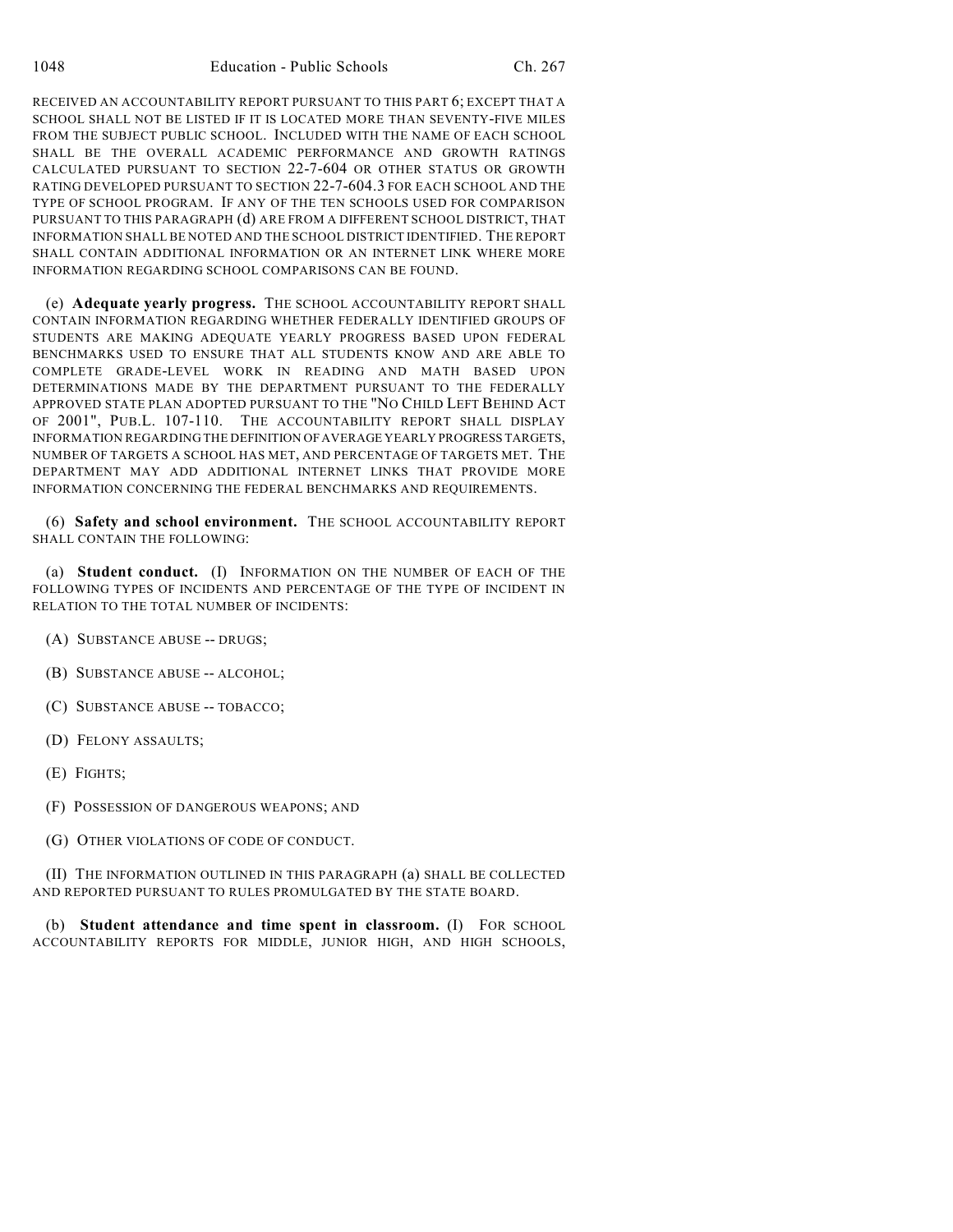INFORMATION ON:

(A) ENROLLMENT;

(B) AVERAGE DAILY ATTENDANCE; AND

(C) STUDENT DROPOUTS, AS CALCULATED PURSUANT TO RULE OF THE STATE BOARD.

(II) FOR ACCOUNTABILITY REPORTS FOR HIGH SCHOOLS, INFORMATION ON GRADUATION RATES, AS CALCULATED PURSUANT TO RULE OF THE STATE BOARD.

(III) FOR ACCOUNTABILITY REPORTS FOR ELEMENTARY SCHOOLS, INFORMATION ON:

(A) ENROLLMENT;

(B) AVERAGE DAILY ATTENDANCE, AS CALCULATED PURSUANT TO RULE OF THE STATE BOARD; AND

(C) THE AVAILABILITY OF A PRESCHOOL PROGRAM, FULL-DAY KINDERGARTEN PROGRAM, AND BEFORE AND AFTER SCHOOL CARE PROGRAMS AT THE SCHOOL.

(c) **Student information over time.** (I) INFORMATION ON:

(A) STUDENT ENROLLMENT STABILITY; AND

(B) STUDENTS ELIGIBLE FOR FREE OR REDUCED-COST LUNCH.

(II) AS USED IN SUBPARAGRAPH (I) OF THIS PARAGRAPH (c), "STUDENT ENROLLMENT STABILITY" MEANS THE PERCENTAGE OF THE STUDENTS ENROLLED IN THE PUBLIC SCHOOL ON OCTOBER 1 OF ANY ACADEMIC YEAR WHO ARE STILL ENROLLED IN THE PUBLIC SCHOOL ON FEBRUARY 1 OF THE SAME ACADEMIC YEAR.

(d) **Ratings description.** A DESCRIPTION OF THE METHOD BY WHICH RATINGS ARE ASSIGNED, INCLUDING AN EXPLANATION OF ANY RATING SUCH AS EXCELLENT, HIGH, AVERAGE, LOW, OR UNSATISFACTORY, USING LANGUAGE THAT IS EASILY UNDERSTOOD BY PARENTS.

(7) **Staff information.** THE SCHOOL ACCOUNTABILITY REPORT SHALL CONTAIN THE FOLLOWING:

(a) **Staff employed.** (I) INFORMATION ON THE NUMBER OF PERSONS EMPLOYED AT THE SCHOOL WHO ARE:

- (A) CLASSROOM TEACHERS;
- (B) PARAPROFESSIONALS;

(C) ADMINISTRATORS;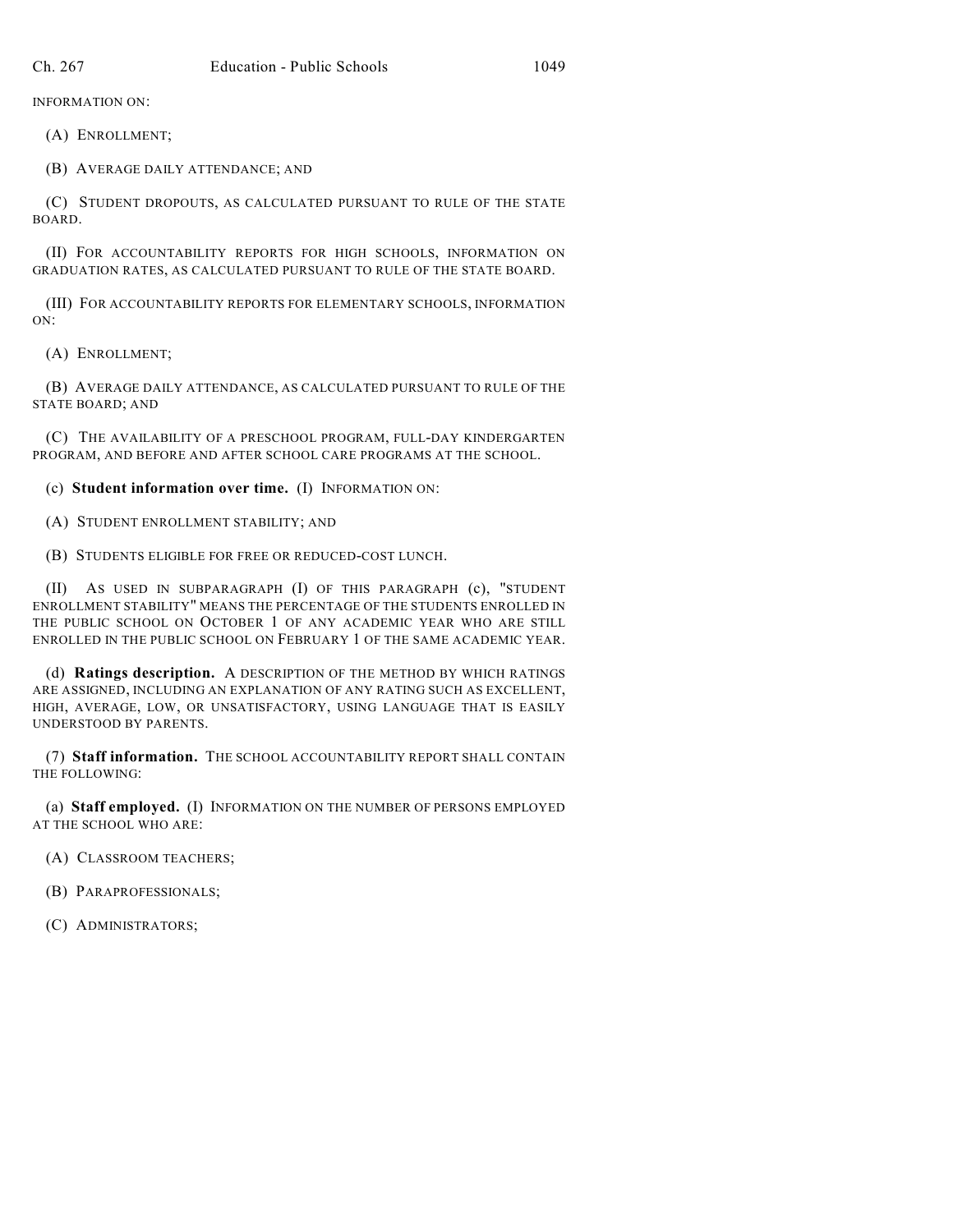(D) OTHER PROFESSIONALS;

(E) SCHOOL SUPPORT;

(F) SCHOOL COUNSELORS; OR

(G) SCHOOL LIBRARIANS.

(II) AN EXPLANATION OF THE JOB DESCRIPTIONS OF THE PERSONS DESCRIBED IN SUBPARAGRAPH (I) OF THIS PARAGRAPH (a).

(b) **Students-per-teacher ratio.** (I) FOR ACCOUNTABILITY REPORTS FOR MIDDLE, JUNIOR HIGH, AND HIGH SCHOOLS, INFORMATION ON THE STUDENTS-PER-CORE-SUBJECT-TEACHER RATIO FOR FIRST PRIORITY MODEL CONTENT STANDARDS AS DESCRIBED IN SECTION 22-7-407 (1).

(II) FOR ACCOUNTABILITY REPORTS FOR ELEMENTARY SCHOOLS, INFORMATION ON THE STUDENTS-PER-CLASSROOM-TEACHER RATIO BY GRADE LEVEL.

(c) **Professional experience of teachers.** (I) FOR ACCOUNTABILITY REPORTS FOR HIGH SCHOOLS, MIDDLE SCHOOLS, AND JUNIOR HIGH SCHOOLS, INFORMATION ON:

(A) THE AVERAGE NUMBER OF YEARS OF TEACHING EXPERIENCE AMONG THE TEACHERS;

(B) THE PERCENTAGE OF TEACHERS TEACHING THE SUBJECT IN WHICH THEY RECEIVED THEIR DEGREES;

(C) THE NUMBER OF TEACHERS WITH MASTER'S OR DOCTORAL DEGREES;

(D) TEACHERS WITH THREE YEARS OR MORE OF TEACHING EXPERIENCE. FOR PURPOSES OF THIS SUB-SUBPARAGRAPH (D), THE DATA USED SHALL DESCRIBE TEACHERS WHO HAVE OBTAINED NONPROBATIONARY STATUS PURSUANT TO THE PROVISIONS OF PART 2 OF ARTICLE 63 OF THIS TITLE.

(E) TEACHERS WITH FEWER THAN THREE YEARS OF TEACHING EXPERIENCE. FOR PURPOSES OF THIS SUB-SUBPARAGRAPH (E), THE DATA USED SHALL REFLECT TEACHERS WHO HAVE NOT OBTAINED NONPROBATIONARY STATUS PURSUANT TO THE PROVISIONS OF PART 2 OF ARTICLE 63 OF THIS TITLE; AND

(F) THE NUMBER OF PROFESSIONAL DEVELOPMENT DAYS;

(II) FOR ACCOUNTABILITY REPORTS FOR ELEMENTARY SCHOOLS, INFORMATION ON:

(A) THE AVERAGE NUMBER OF YEARS OF TEACHING EXPERIENCE AMONG THE TEACHERS;

(B) THE NUMBER OF TEACHERS WITH MASTER'S OR DOCTORAL DEGREES;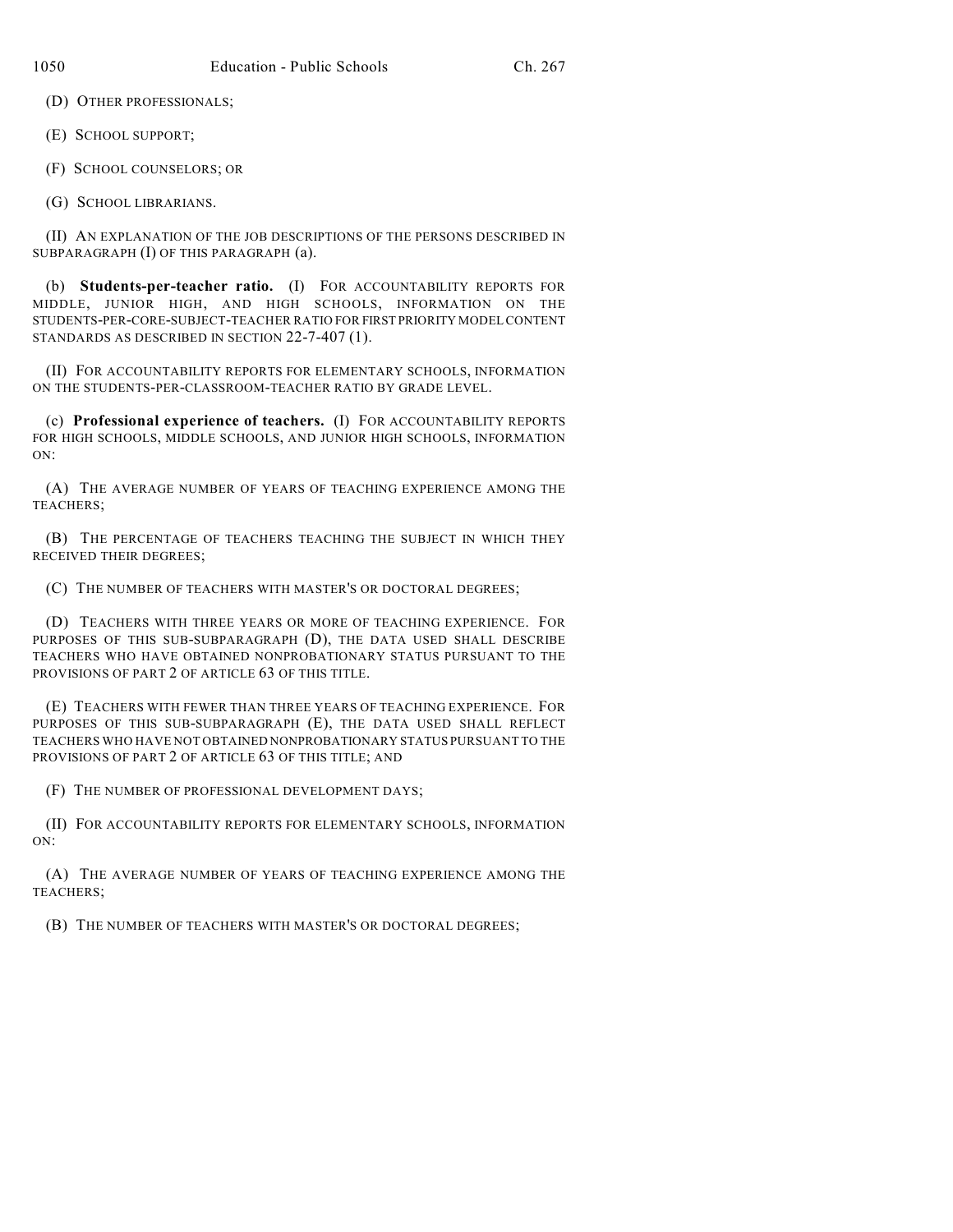(C) TEACHERS WITH THREE YEARS OR MORE OF TEACHING EXPERIENCE. FOR PURPOSES OF THIS SUB-SUBPARAGRAPH (C), THE DATA USED SHALL DESCRIBE TEACHERS WHO HAVE OBTAINED NONPROBATIONARY STATUS PURSUANT TO THE PROVISIONS OF PART 2 OF ARTICLE 63 OF THIS TITLE.

(D) TEACHERS WITH FEWER THAN THREE YEARS OF TEACHING EXPERIENCE. FOR PURPOSES OF THIS SUB-SUBPARAGRAPH (D), THE DATA USED SHALL REFLECT TEACHERS WHO HAVE NOT OBTAINED NONPROBATIONARY STATUS PURSUANT TO THE PROVISIONS OF PART 2 OF ARTICLE 63 OF THIS TITLE; AND

(E) THE NUMBER OF PROFESSIONAL DEVELOPMENT DAYS;

(d) **Salaries.** INFORMATION ON THE AVERAGE YEARLY SALARY OF TEACHERS AND ADMINISTRATORS FOR THE PUBLIC SCHOOL AND THE SCHOOL DISTRICT.

(8) **Student performance.** THE SCHOOL ACCOUNTABILITY REPORT SHALL CONTAIN THE FOLLOWING:

(a) COMPARISONS OF CSAP PERFORMANCE BY THE PUBLIC SCHOOL, THE SCHOOL DISTRICT, AND THE STATE FOR AT LEAST THREE YEARS;

(b) INFORMATION ON ACHIEVEMENT DIFFERENCES BETWEEN GROUPS OF STUDENTS WITHIN AND ACROSS GRADE LEVELS AT THE PUBLIC SCHOOL, SUCH AS DIFFERENCES IN PROFICIENCIES BROKEN DOWN BY GENDER, RACE, ETHNICITY, OR SOCIO-ECONOMIC STATUS; AND

(c) INFORMATION ON THE PERCENTAGES OF STUDENTS NOT TESTED OR SCORES NOT INCLUDED FOR EACH CATEGORY NOT TESTED OR NOT INCLUDED.

(9) **Non-CSAP course offerings.** (a) THE SCHOOL ACCOUNTABILITY REPORT SHALL CONTAIN INFORMATION ON AND, TO THE EXTENT POSSIBLE, MAY CONTAIN INTERNET LINKS TO DESCRIPTIONS OF COURSE OFFERINGS FOR THE FOLLOWING COURSES AND PROGRAMS THAT ARE NOT TESTED THROUGH CSAPS, IF THE PUBLIC SCHOOL OR SCHOOL DISTRICT HAS A WEBSITE CONTAINING THIS INFORMATION:

(I) ART;

- (II) DRAMA OR THEATER;
- (III) MUSIC;
- (IV) PHYSICAL EDUCATION;
- (V) CAREER AND TECHNICAL EDUCATION;
- (VI) OPPORTUNITIES FOR CIVIC OR COMMUNITY ENGAGEMENT;
- (VII) INTERNET SAFETY PROGRAMS;

(VIII) FOR HIGH SCHOOLS, ADVANCED PLACEMENT, INTERNATIONAL BACCALAUREATE, OR HONORS COURSES; AND FOR ELEMENTARY SCHOOLS,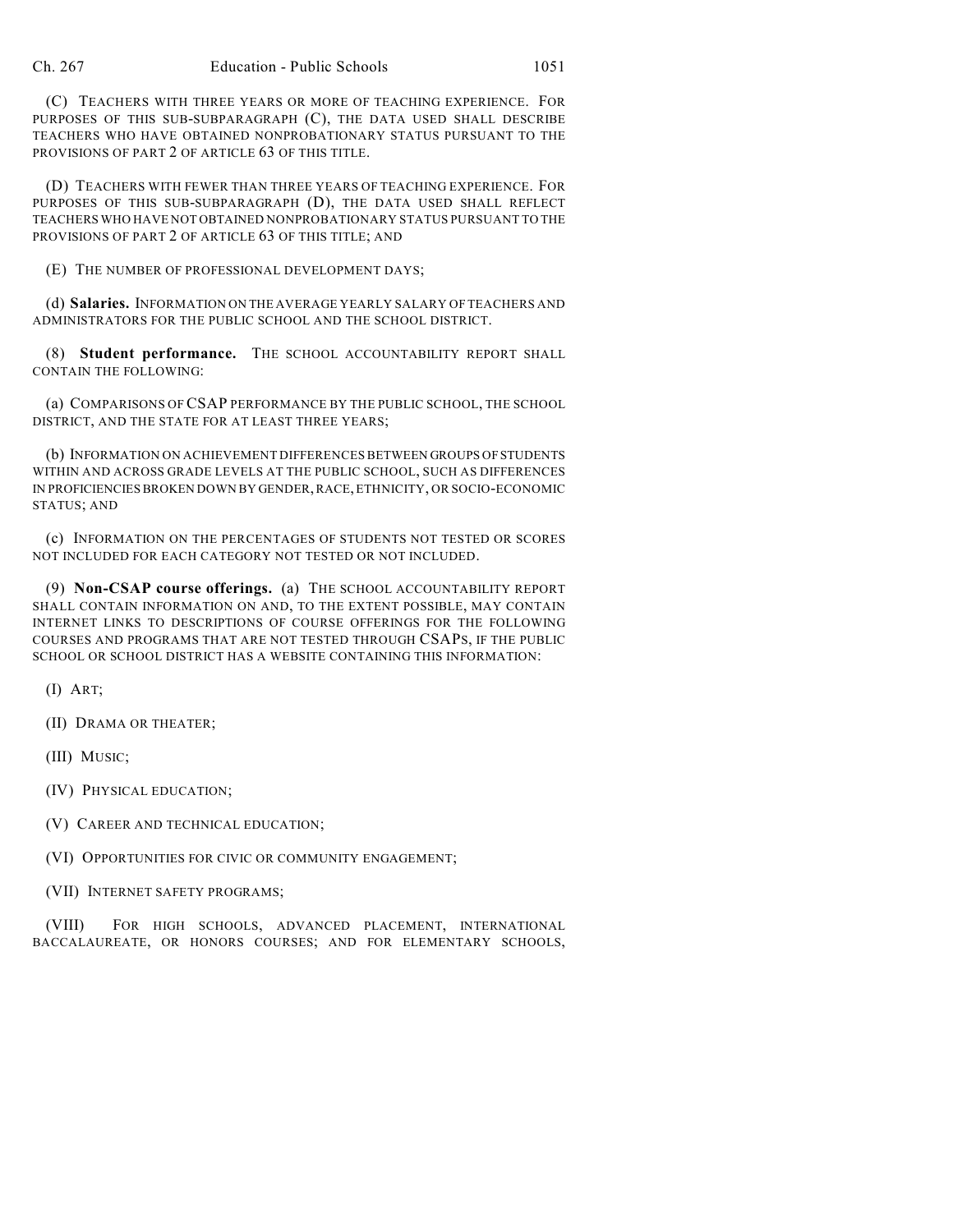INTERNATIONAL BACCALAUREATE OR MONTESSORI CURRICULUMS;

(IX) EXTRACURRICULAR ACTIVITIES; AND

(X) ATHLETICS.

(b) THE DEPARTMENT, IN CONSULTATION WITH SCHOOL DISTRICTS, SHALL ADOPT DEFINITIONS AND GUIDELINES FOR REPORTING INFORMATION AND PROVIDING INTERNET LINKS OF PUBLIC SCHOOLS OR SCHOOL DISTRICTS, IF AVAILABLE, TO PROVIDE ADDITIONAL DETAIL ON THE INFORMATION REPORTED PURSUANT TO PARAGRAPH (a) OF THIS SUBSECTION (9).

(10) **Taxpayers' report.** THE SCHOOL ACCOUNTABILITY REPORT SHALL CONTAIN THE FOLLOWING:

(a) INFORMATION ON TOTAL SCHOOL DISTRICT REVENUE AND THE PERCENTAGE OF THE REVENUE RECEIVED FROM STATE AND LOCAL TAX CONTRIBUTIONS;

(b) THE TOTAL DISTRICT REVENUE PER PUPIL, CALCULATED AS: TOTAL [BUDGET YEAR] DISTRICT REVENUE PER PUPIL =  $\frac{1}{2}$  AMOUNT OF TOTAL SCHOOL DISTRICT REVENUE LISTED IN CHART DIVIDED BY TOTAL DISTRICT PUPIL ENROLLMENT FOR THAT BUDGET YEAR];

(c) THE DISTRICT PER PUPIL OPERATING REVENUE AND STATE AVERAGE PER PUPIL OPERATING REVENUE;

- (d) SOURCES OF SCHOOL DISTRICT REVENUE, INCLUDING BUT NOT LIMITED TO:
- (I) LOCAL TAX CONTRIBUTIONS;
- (II) STATE TAX CONTRIBUTIONS;
- (III) FEDERAL GRANTS;
- (IV) STATE GRANTS;
- (V) PRIVATE AND PUBLIC-PRIVATE PARTNERSHIP GRANTS; AND
- (VI) OTHER DISCRETIONARY INCOME.

(e) INFORMATION ON THE SCHOOL DISTRICT'S USE OF FUNDS FOR THE FOLLOWING ITEMS, AS DESCRIBED IN THE CHART OF ACCOUNTS, AS WELL AS THE SCHOOL DISTRICT'S TOTAL AUDITED EXPENDITURES:

- (I) INSTRUCTION AND INSTRUCTIONAL SUPPORT;
- (II) ADMINISTRATION;
- (III) BUILDING AND FACILITY MAINTENANCE;
- (IV) OPERATIONAL EXPENSES;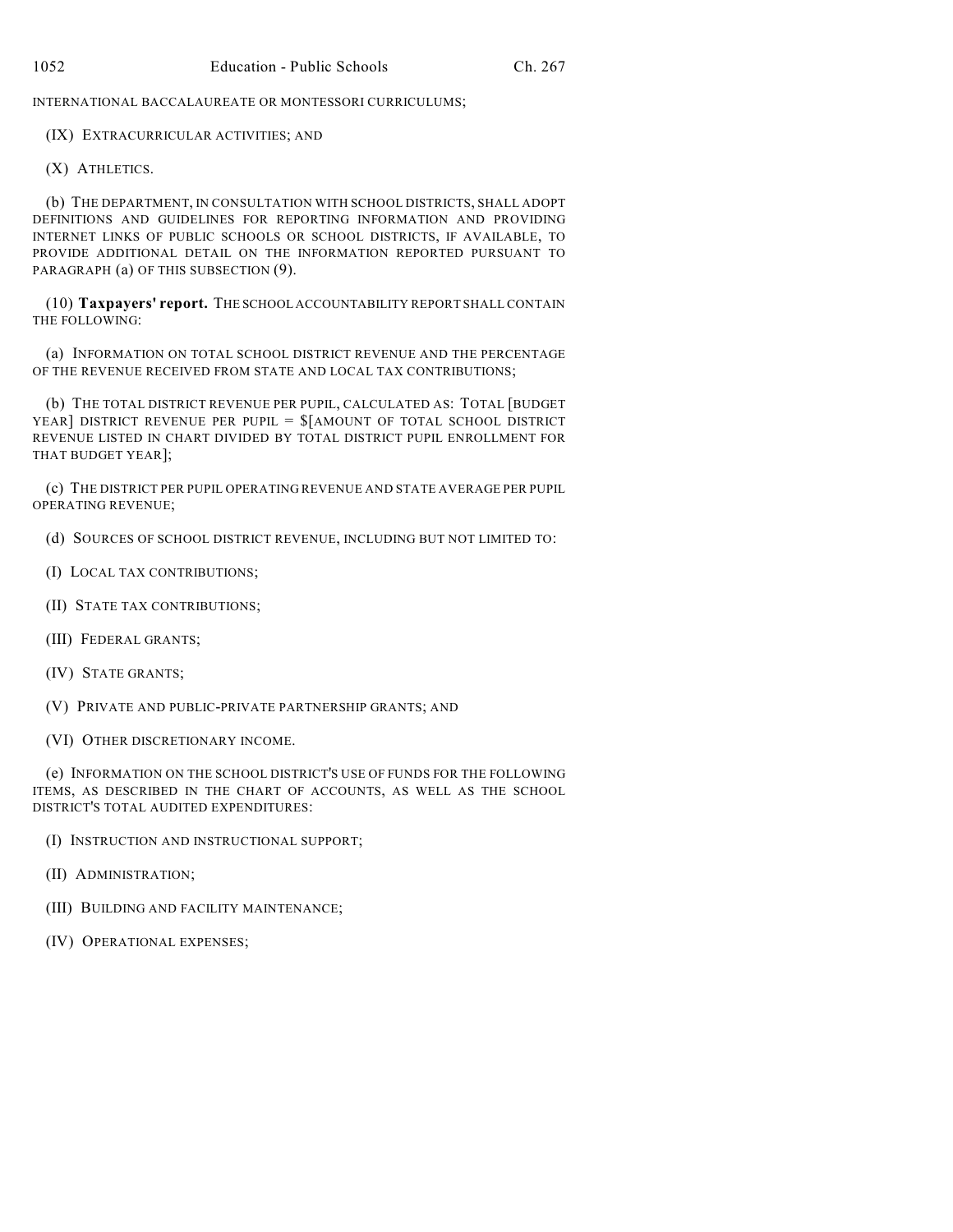(V) CAPITAL EXPENDITURES;

(VI) DEBT SERVICE; AND

(VII) OTHER EXPENDITURES SUCH AS FOOD SERVICES AND COMMUNITY SERVICES.

(f) INFORMATION ON DISTRICT DEBT AND FACILITY CONSTRUCTION, INCLUDING:

(I) THE TOTAL OUTSTANDING BONDED DEBT;

(II) THE AVERAGE ANNUAL PERCENTAGE INTEREST RATE ON THE DISTRICT'S DEBT;

(III) THE AMOUNT RAISED FROM THE DISTRICT'S MOST RECENT BOND ISSUE; AND

(IV) THE AMOUNT SPENT ON NEW SCHOOL BUILDINGS DURING THE LAST TWO YEARS.

(g) INFORMATION ON RECENT ELECTIONS DEALING WITH SECTION 20 OF ARTICLE X OF THE STATE CONSTITUTION, MILL LEVIES, OR BONDING PROPOSALS, AND AN EXPLANATION OF THE MEASURES.

(11) **School information.** (a) THE SCHOOL ACCOUNTABILITY REPORT MAY CONTAIN ADDITIONAL INFORMATION SUPPLIED BY THE PUBLIC SCHOOL OR THE SCHOOL DISTRICT CONCERNING THE PUBLIC SCHOOL INCLUDING, BUT NOT LIMITED TO:

(I) SOURCES OF SCHOOL PRIDE SUCH AS AWARDS OR HONORS; AND

(II) SCHOOL ACADEMIC GOALS SUCH AS PLANS AND GOALS FOR IMPROVEMENTS BOTH IN AREAS TESTED THROUGH CSAP AND OTHER, NON-TESTED AREAS.

(b) THE DEPARTMENT, IN CONSULTATION WITH SCHOOL DISTRICTS, SHALL MAKE RECOMMENDATIONS TO THE STATE BOARD FOR REQUIREMENTS AND LIMITS FOR THE INFORMATION INCLUDED IN THE ACCOUNTABILITY REPORT PURSUANT TO THIS SUBSECTION (11).

(12) THE DEPARTMENT SHALL MAKE NECESSARY MODIFICATIONS TO THE SCHOOL ACCOUNTABILITY REPORT TO ENSURE THAT A PUBLIC SCHOOL'S ACCOUNTABILITY REPORT IS FORMATTED WITH THE APPROPRIATE INFORMATION FOR ELEMENTARY SCHOOLS, MIDDLE SCHOOLS, JUNIOR HIGH SCHOOLS, AND SENIOR HIGH SCHOOLS. THE DEPARTMENT SHALL EMPLOY SUCH LAYOUT, DESIGN, COLOR, AND GRAPHICAL ELEMENTS NECESSARY FOR THE ACCOUNTABILITY REPORT TO BE PARENT-FRIENDLY AND EASY TO READ AND TO ENHANCE RATHER THAN DETRACT FROM THE DATA BEING REPORTED. THE DEPARTMENT SHALL BE AUTHORIZED TO RECONFIGURE AND REARRANGE THE DATA PRESENTED IN THE ACCOUNTABILITY REPORT DUE TO THE SPACE LIMITATIONS OF THE REPORT. IF A PUBLIC SCHOOL FAILS TO REPORT DATA, THE DEPARTMENT SHALL CLEARLY NOTE ON THE SCHOOL ACCOUNTABILITY REPORT: "DATA NOT REPORTED TO STATE".

(13) NOTHING IN THIS SECTION SHALL PROHIBIT A SCHOOL DISTRICT, AT ITS OWN EXPENSE, FROM INCLUDING WITH A SCHOOL ACCOUNTABILITY REPORT ADDITIONAL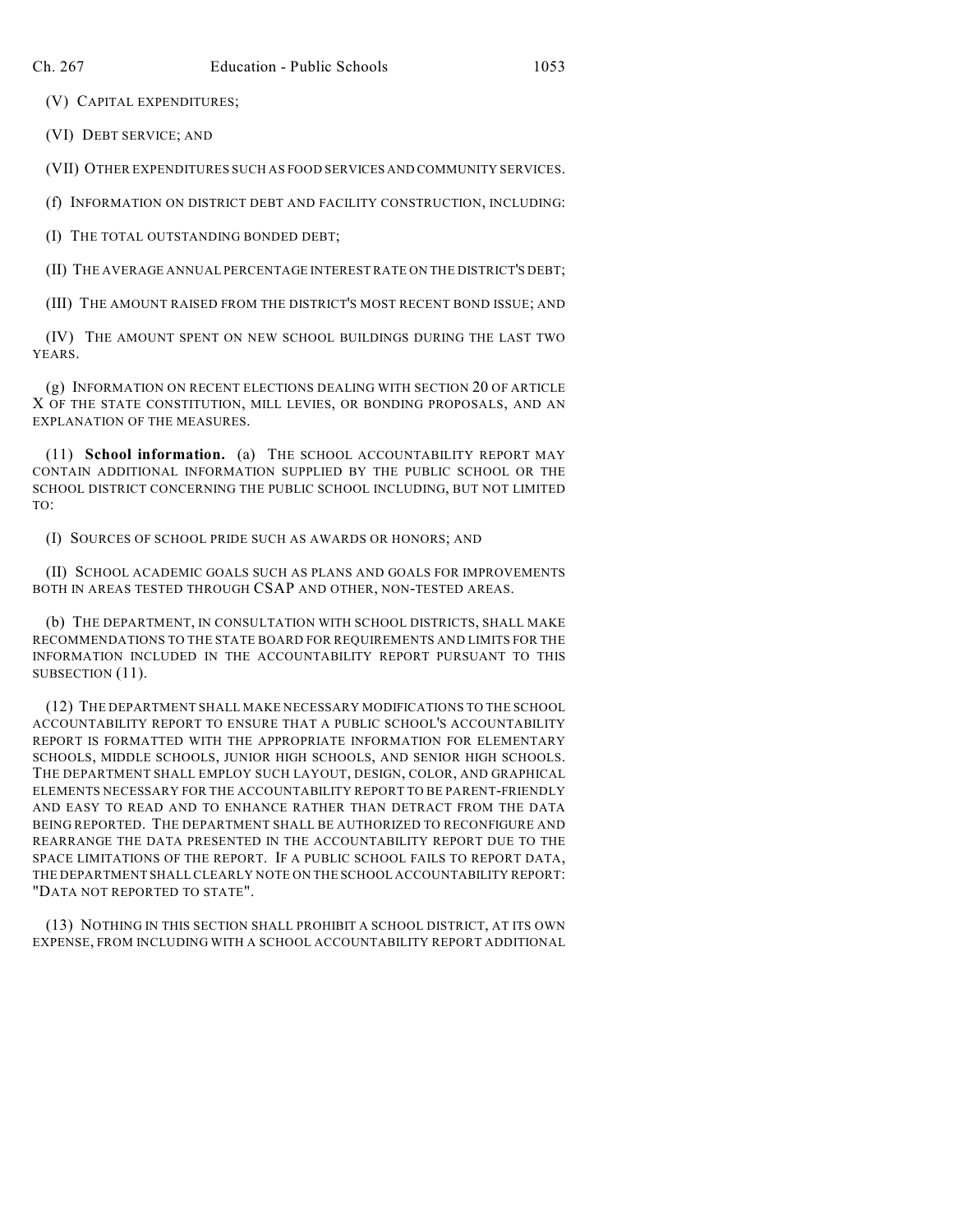INFORMATION CONCERNING THE PERFORMANCE OF A PUBLIC SCHOOL NOT CONTAINED IN THE SCHOOL ACCOUNTABILITY REPORT REQUIRED BY THIS SECTION. THE ADDITIONAL INFORMATION AUTHORIZED BY THIS SUBSECTION (13) MAY NOT REFUTE THE RATINGS OR STATEMENTS MADE IN THE SCHOOL ACCOUNTABILITY REPORT.

**SECTION 2.** 22-7-606, Colorado Revised Statutes, is REPEALED AND REENACTED, WITH AMENDMENTS, to read:

**22-7-606. School accountability reports - delivery website.** (1) (a) THE DEPARTMENT SHALL DELIVER EACH PUBLIC SCHOOL'S ANNUAL ACCOUNTABILITY REPORT TO THE PUBLIC SCHOOL BY SEPTEMBER 15, 2001, BY NOVEMBER 15, 2002, BY JANUARY 15, 2004, AND BY JANUARY 15 EACH YEAR THEREAFTER. THE DEPARTMENT SHALL PRINT AND PROVIDE TO THE PUBLIC SCHOOL A LIMITED NUMBER OF PRINTED COPIES OF THE ACCOUNTABILITY REPORTS AS DETERMINED BY THE PUBLIC SCHOOL AND REQUESTED OF THE DEPARTMENT.

(b) ON OR BEFORE JANUARY 1, 2001, THE DEPARTMENT SHALL ENTER INTO A CONTRACT FOR THE PRODUCTION OF THE SCHOOL ACCOUNTABILITY REPORTS. THE DEPARTMENT SHALL AWARD THE CONTRACT BASED UPON A COMPETITIVE BID; EXCEPT THAT THE PROVISIONS OF THE "PROCUREMENT CODE", ARTICLES 101 TO 112 OF TITLE 24, C.R.S., SHALL NOT APPLY TO THIS CONTRACT.

(2) THE PUBLIC SCHOOL SHALL NOTIFY THE PARENT OR LEGAL GUARDIAN OF EACH STUDENT ENROLLED IN THE PUBLIC SCHOOL OF THE AVAILABILITY ON THE INTERNET OF ITS ANNUAL ACCOUNTABILITY REPORT. THE PUBLIC SCHOOL SHALL PROVIDE TO THE PARENT OR LEGAL GUARDIAN OF EACH STUDENT ENROLLED IN THE PUBLIC SCHOOL OR, UPON REQUEST, TO A MEMBER OF THE PUBLIC A PRINTED COPY OF THE REPORT.

(3) (a) THE DEPARTMENT SHALL DEVELOP AN INTERNET WEBSITE, WHICH HOMEPAGE ADDRESS SHALL BE "WWW.STATE.CO.US/SCHOOLS", SPECIFICALLY TO PLACE EACH PUBLIC SCHOOL'S ACCOUNTABILITY REPORT ON THE INTERNET. THE DEPARTMENT SHALL DESIGN THE WEBSITE SO THAT USERS MAY SEARCH FOR A PARTICULAR PUBLIC SCHOOL'S ACCOUNTABILITY REPORT THROUGH A NUMBER OF SORTING FUNCTIONS, INCLUDING BUT NOT LIMITED TO SCHOOL DISTRICT, COUNTY, CITY, AND ZIP CODE. IF THE PUBLIC SCHOOL OR SCHOOL DISTRICT HAS A WEBSITE, THE WEBSITE SHALL ALSO CONTAIN LINKS TO THE PUBLIC SCHOOL OR SCHOOL DISTRICT'S WEBSITE TO ALLOW ACCESS TO MORE DETAILED INFORMATION TO ASSIST INDIVIDUALS IN LEARNING MORE ABOUT THE PUBLIC SCHOOL.

(b) EACH YEAR, UPON COMPLETING THE PREPARATION OF THE SCHOOL ACCOUNTABILITY REPORTS, THE DEPARTMENT SHALL UPDATE THE WEBSITE TO INCLUDE EACH SCHOOL ACCOUNTABILITY REPORT PREPARED BY THE DEPARTMENT AND SHALL MAINTAIN ON THE WEBSITE AN ARCHIVE, ACCESSIBLE BY INTERNET USERS, OF THE THREE PREVIOUS YEARS' SCHOOL ACCOUNTABILITY REPORTS. THE WEBSITE SHALL ALLOW USERS TO EASILY COMPARE SCHOOLS' OVERALL ACADEMIC PERFORMANCE RATINGS AS DETERMINED PURSUANT TO SECTION 22-7-604. SUCH COMPARISON SHALL BE FACILITATED BY SEARCH TOOLS THAT ALLOW A USER, AT A MINIMUM, TO FIND PUBLIC SCHOOLS WITHIN DIFFERENT GEOGRAPHIC RANGES OF ANOTHER PUBLIC SCHOOL AND TO FIND PUBLIC SCHOOLS WITHIN DIFFERENT